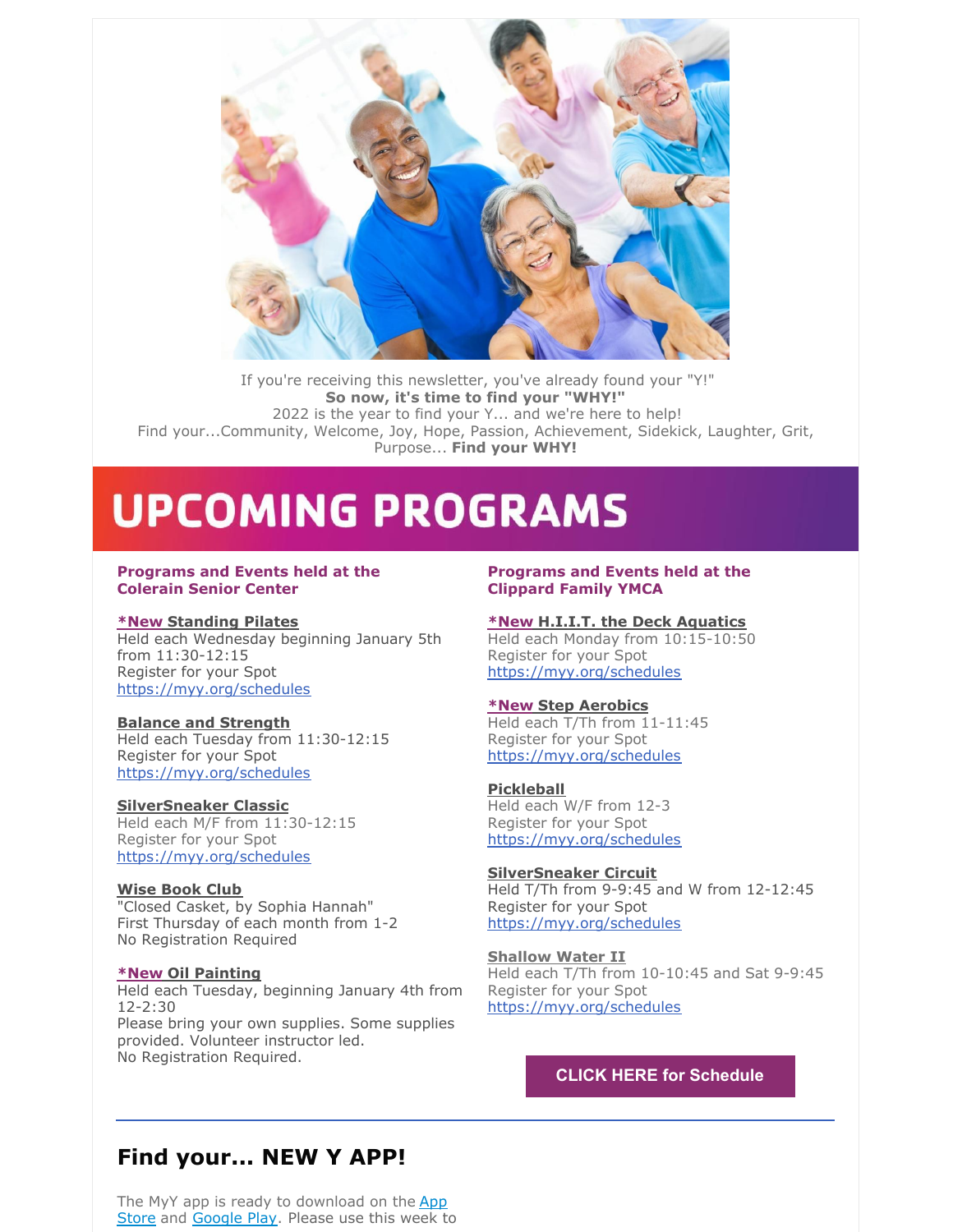login to the app with the email address you received this email to! If you receive an error message when logging in, watch this [video](https://youtu.be/GuTOrSucdMM) or visit the Welcome Center to set and verify your email address.

**CLICK HERE for [Instructions](https://files.constantcontact.com/18ccf499301/d0fc4d2b-ee07-4fcc-8d6b-d1e7fed47cd3.pdf)**





## **Find your... VILLAGE!**

IT TAKES A VILLAGE... Your donated hygiene products were sent with a delegation from the Cincinnati YMCA's to Western KY for Tornado Relief Efforts.

We filled an entire box truck with supplies in just 7 days. THANK YOU! Keep an eye out for more ways to help in early 2022!

**Donate to one of our sibling YMCAs in [Western](https://www.hopkinscountyymca.com/index.php/donate?fbclid=IwAR1-2ZUCfI58dwAQcReDVssvMcNt1Hssg1K7RqMKIs2MESPba6MEoNjuZ7E) KY**

Take care of  $U(0u)$ 

**W** Health

The UC Mammography Van is coming to ALL Y locations in 2022! Find the best location for you and make your appointment now!

Early detection is the best protection.

**CLICK HERE for Location Dates & Times!**

## **Monday, Jan. 17, 2022**

Join the YMCA of Greater Cincinnati for the 47th Annual [Commemorative](https://files.constantcontact.com/18ccf499301/03e080f0-0f89-4701-9bbb-9e875e56f946.pdf) Civil Rights March 1/17/22 at 10AM. Please click below to reserve your spot and a YMCA beanie hat for the march.



To honor the life and legacy of Dr. MLK, Jr., we invite you to join us in mind, body, and spirit as we work to build a culture of antiracism and equity.

**CLICK HERE to sign up for the [march!](https://myy.org/better-us)**

March meet up location details will be sent to you prior to the day of the March. For questions, please contact Jesiah Brock at [jbrock@myy.org](mailto:jbrock@myy.org). See you soon!

## **Find your...Purpose! Find your...Mentee!**

Reach and Rise [Mentoring](https://cincinnatiymca.volunteermatters.org/project-catalog/736) Program Volunteer - Are you looking to make a difference in a youth's life? Reach and Rise is a national, therapeutic 1:1 mentoring program that serves youth